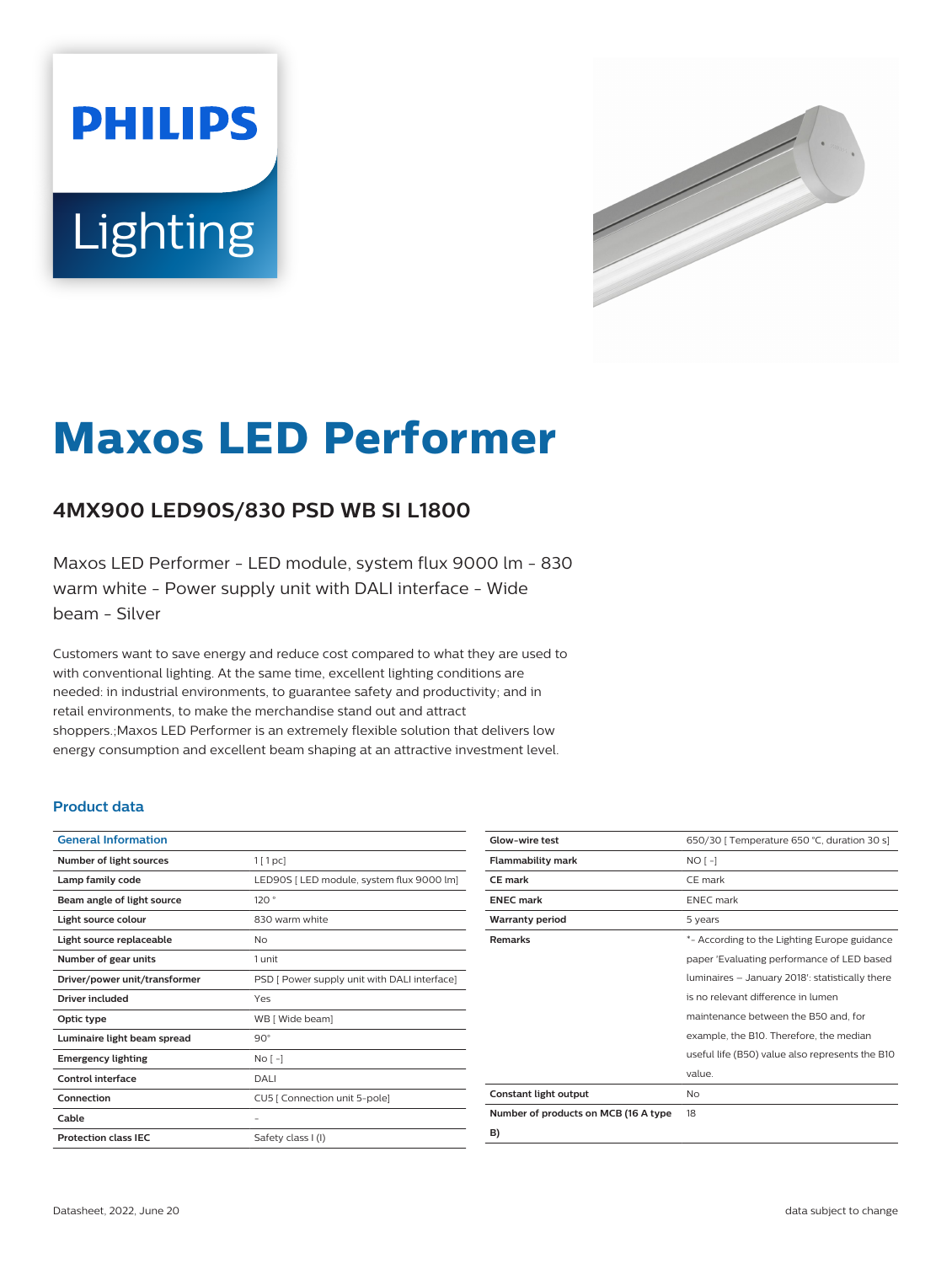## **Maxos LED Performer**

| <b>EU RoHS compliant</b>            | Yes                                     |
|-------------------------------------|-----------------------------------------|
| <b>Product family code</b>          | 4MX900 [ Maxos LED Performer]           |
| Unified glare rating CEN            | Not applicable                          |
|                                     |                                         |
| <b>Operating and Electrical</b>     |                                         |
| <b>Input Voltage</b>                | 220 to 240 V                            |
| Input frequency                     | 50 to 60 Hz                             |
| Control signal voltage              | 0-16 V DC DALI                          |
| Inrush current                      | 4.5A                                    |
| Inrush time                         | 0.065 ms                                |
| Power factor (min.)                 | 0.9                                     |
|                                     |                                         |
| <b>Controls and Dimming</b>         |                                         |
| <b>Dimmable</b>                     | Yes                                     |
|                                     |                                         |
| <b>Mechanical and Housing</b>       |                                         |
| <b>Trunking length</b>              | $No[-]$                                 |
| <b>Housing material</b>             | Aluminum                                |
| <b>Reflector material</b>           |                                         |
| Optic material                      | Polymethyl methacrylate                 |
| Optical cover/lens material         | Polymethyl methacrylate                 |
| <b>Fixation material</b>            | Steel                                   |
| Optical cover/lens finish           | Clear                                   |
| Overall length                      | 1800 mm                                 |
| <b>Overall width</b>                | 87 mm                                   |
| <b>Overall height</b>               | 82 mm                                   |
| Colour                              | Silver                                  |
| Dimensions (height x width x depth) | 82 x 87 x 1800 mm (3.2 x 3.4 x 70.9 in) |
|                                     |                                         |
| <b>Approval and Application</b>     |                                         |
| Ingress protection code             | IP40 [ Wire-protected]                  |

| <b>Initial Performance (IEC Compliant)</b>   |                                   |  |
|----------------------------------------------|-----------------------------------|--|
| Initial luminous flux (system flux)          | 9000 lm                           |  |
| Luminous flux tolerance                      | $+/-10%$                          |  |
| Initial LED luminaire efficacy               | 127 lm/W                          |  |
| Init. Corr. Colour Temperature               | 3000 K                            |  |
| Init. Colour rendering index                 | 280                               |  |
| Initial chromaticity                         | (0.43, 0.40) SDCM <3.5            |  |
| Initial input power                          | 71 W                              |  |
| Power consumption tolerance                  | $+/-10%$                          |  |
|                                              |                                   |  |
| <b>Over Time Performance (IEC Compliant)</b> |                                   |  |
| Control gear failure rate at median          | 5%                                |  |
| useful life 50,000 h                         |                                   |  |
| Lumen maintenance at median useful           | <b>L80</b>                        |  |
| life* 50,000 h                               |                                   |  |
|                                              |                                   |  |
| <b>Application Conditions</b>                |                                   |  |
| Ambient temperature range                    | $-20$ to $+40$ °C.                |  |
| Performance ambient temperature Tq           | 25 °C                             |  |
| <b>Maximum dimming level</b>                 | 1%                                |  |
| Suitable for random switching                | Not applicable                    |  |
|                                              |                                   |  |
| <b>Product Data</b>                          |                                   |  |
| Full product code                            | 403073266456699                   |  |
| Order product name                           | 4MX900 LED90S/830 PSD WB SI L1800 |  |
| EAN/UPC - product                            | 4030732664566                     |  |
| Order code                                   | 66456699                          |  |
| SAP numerator - quantity per pack            | 1                                 |  |
| Numerator - packs per outer box              | $\overline{2}$                    |  |
| <b>SAP</b> material                          | 910629138426                      |  |
| SAP net weight (piece)                       | 2.900 kg                          |  |
|                                              |                                   |  |



953

**Mech. impact protection code** IK02 [ 0.2 J standard]

500

590

**Sustainability rating** -

590

**Dimensional drawing**